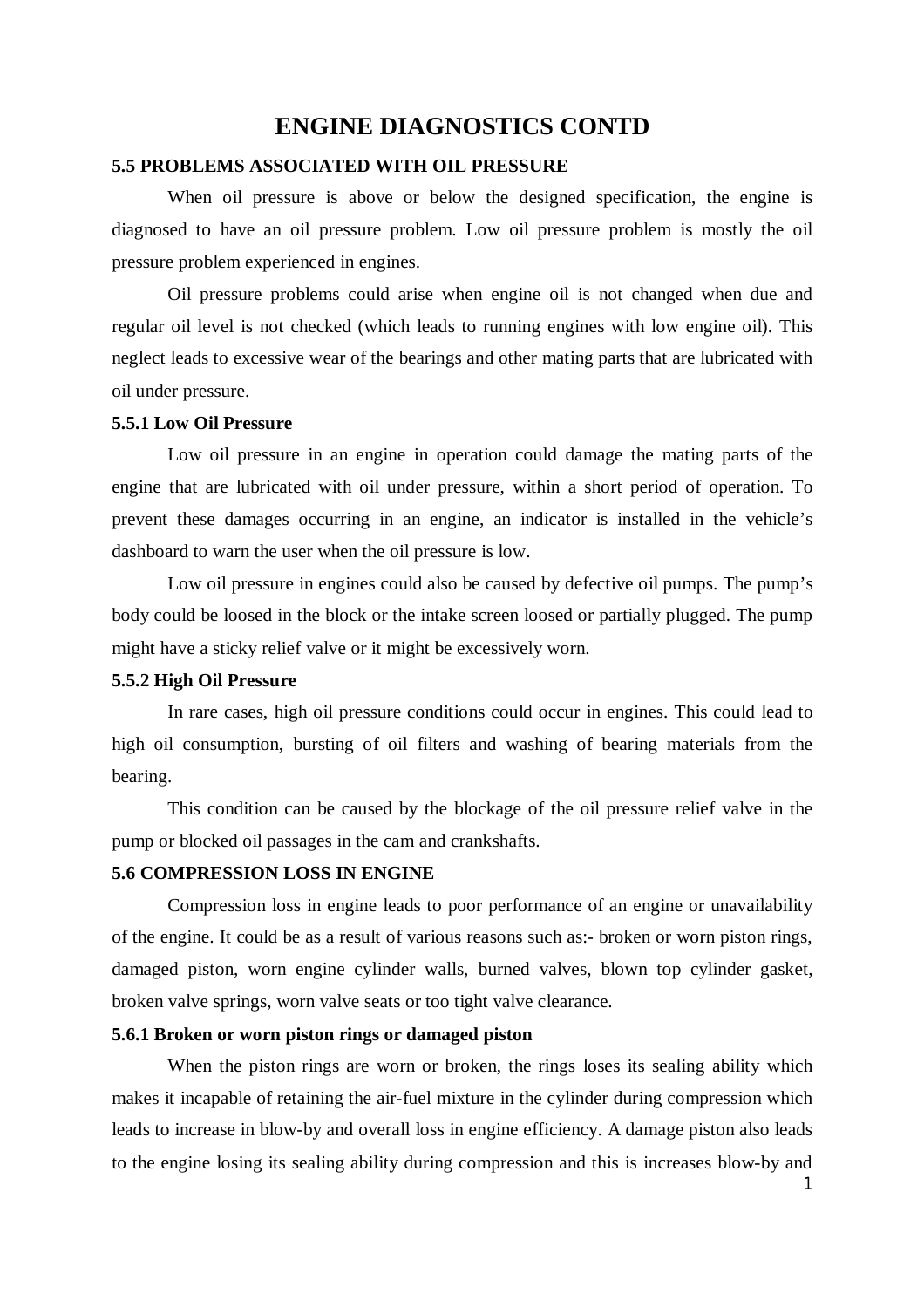reduces the engine's efficiency. A damaged piston (which is majorly due to knock) and its damaged rings are shown in Fig. 5.5.



**Figure 5.5a:**Broken or worn piston rings



**Figure 5.5b:** Damaged piston

#### **5.6.2 Worn engine cylinder walls**

Worn engine cylinder walls leads to loss in the contact pressure of the piston ring and the sealing ability of the rings during compression stroke. It results in increase in blow-by and reduction in engine's performance as a result of low cylinder compression.

## **5.6.3 Burned valves or worn valve seats**

Valves control the exchange of gases in the combustion chamber of an engine. When valves get burnt in engines, it is normally the exhaust (this mainly occurs when there is a leakage at the exhaust valve and this is allowed to continue over a period of time). If the valve is burnt or the seat is worn, leakage occurs even when they are closed. During compression stroke, both the intake and exhaust valves are closed. If any of the valves in the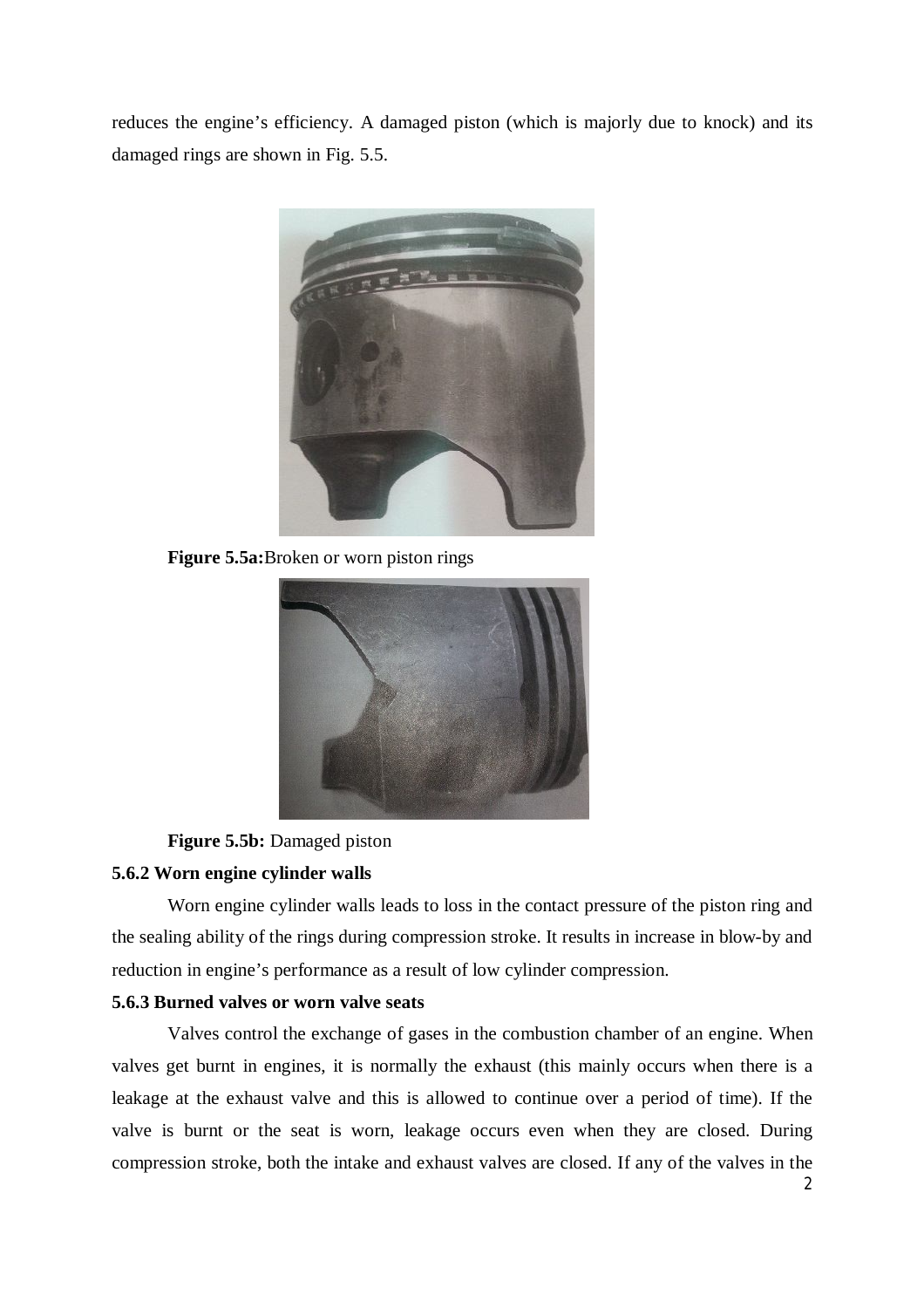cylinder is burnt or the seat is worn (too tight valves lead to wear on the valve faces and seats), the sealing ability of such valve is defeated and this causes loss of charge (air-fuel mixture or air alone) during compression stroke and this leads to reduction in the engine's efficiency. A burnt valve is shown in Fig. 5.6.



**Figure 5.6:** Burnt valve

## **5.6.4 Blown top cylinder gasket**

While the top cylinder gasket ensures that there is no mixing of the engine's lubricant with the coolant, it also ensures that the cylinders are air tight during compression stroke. When the gasket is blown as shown in Fig. 5.7, the air-fuel mixture or air as the case may be, being compressed finds its way into the neighbouring cylinder, leading to compression loss and reduction in the engine's efficiency.



**Figure 5.7:** Blown Gasket

## **5.6.5 Broken Valve Springs**

When the valve springs are broken (weak acid is also a by-product of combustion (CO and sulphur oxides reacting with steam) and this dilutes the engine oil overtime and also corrodes the surface of the spring and causes it to break), the valves lose its air-tight ability when they are meant to be closed. This results in loss of in cylinder compression.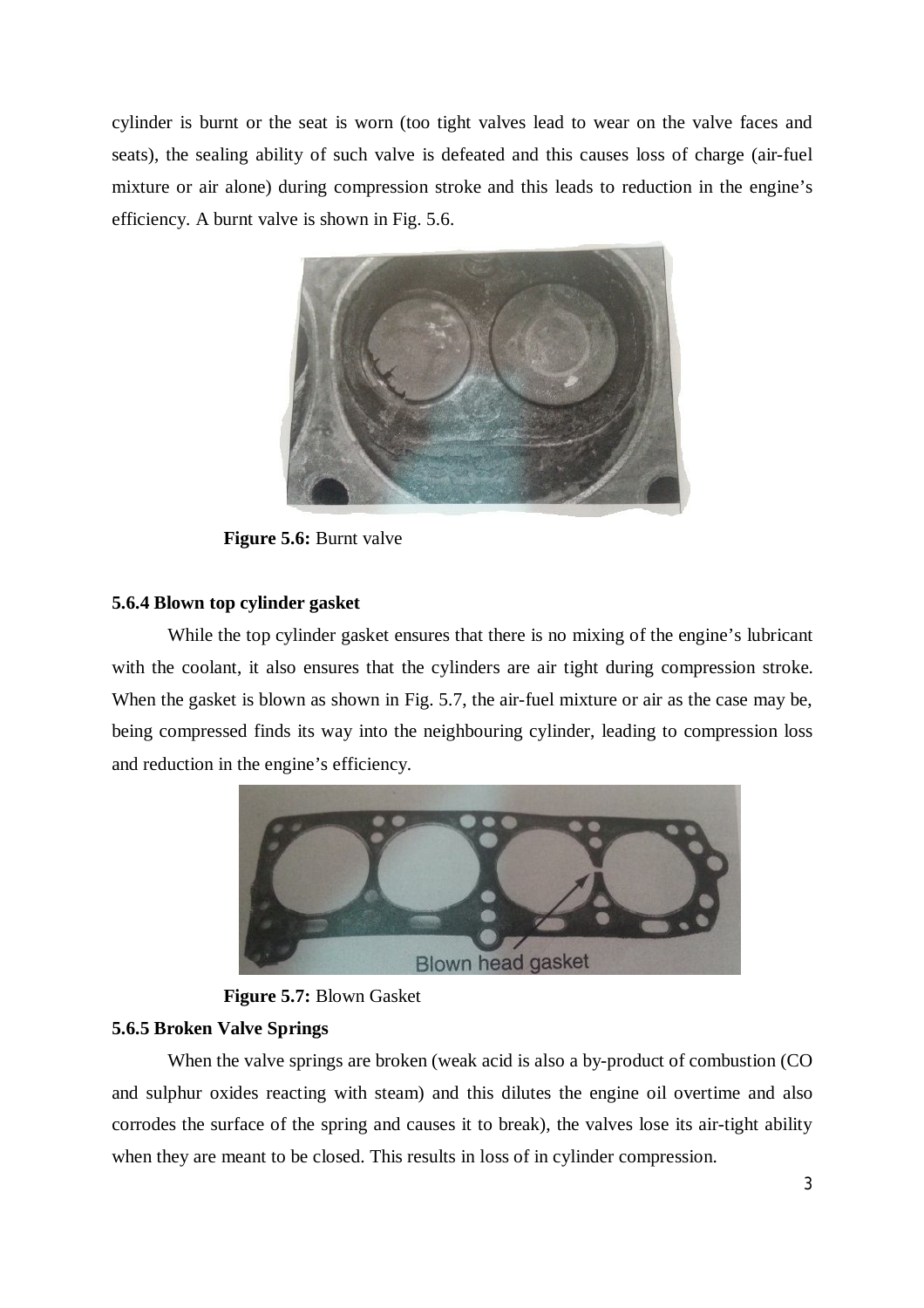

**Figure 5.8:** Broken Valve Springs

### **5.6.6 Tight valve clearance**

When the valve clearance is too tight, it does not give room for the proper sealing of the valves and it leads to leaks during the compression stroke which result in loss of compression in the engine.

## **5.7 PROBLEMS ON ENGINE BREATHING**

As humans breathe to live, engines also breathe to operate. Just as breathing problems leads to discomforts and loss of efficiency in humans, same applies to engines. When engines do not breathe properly, the required compression is not developed, combustion is affected and this reduces the engine's efficiency.

Breathing problems could be as a result of blocked air filter, worn camshaft lobes, improper valve timing or blocked or collapsed laminated exhaust pipe.

#### **5.7.1 Blocked Air-Filter**

When the air-filter is blocked, the passage of air into the engine becomes restricted and insufficient for combustion in the engine. This leads to the burning of rich air-fuel mixture in the engine and the expulsion of incomplete combusted by-products. The blockage is majorly as a result of the accumulation of dust and other particles in the air-filter system. This can be solved by cleaning the air-filter.

#### **5.7.2 Worn Camshaft Lobes**

Worn camshaft lobes, leads to reduction in valvelift and duration of it dwell. This restricts the amount of air-fuel mixture that goes into the combustion chamber and is made available for combustion. This also affects the expulsion of burnt gases from the combustion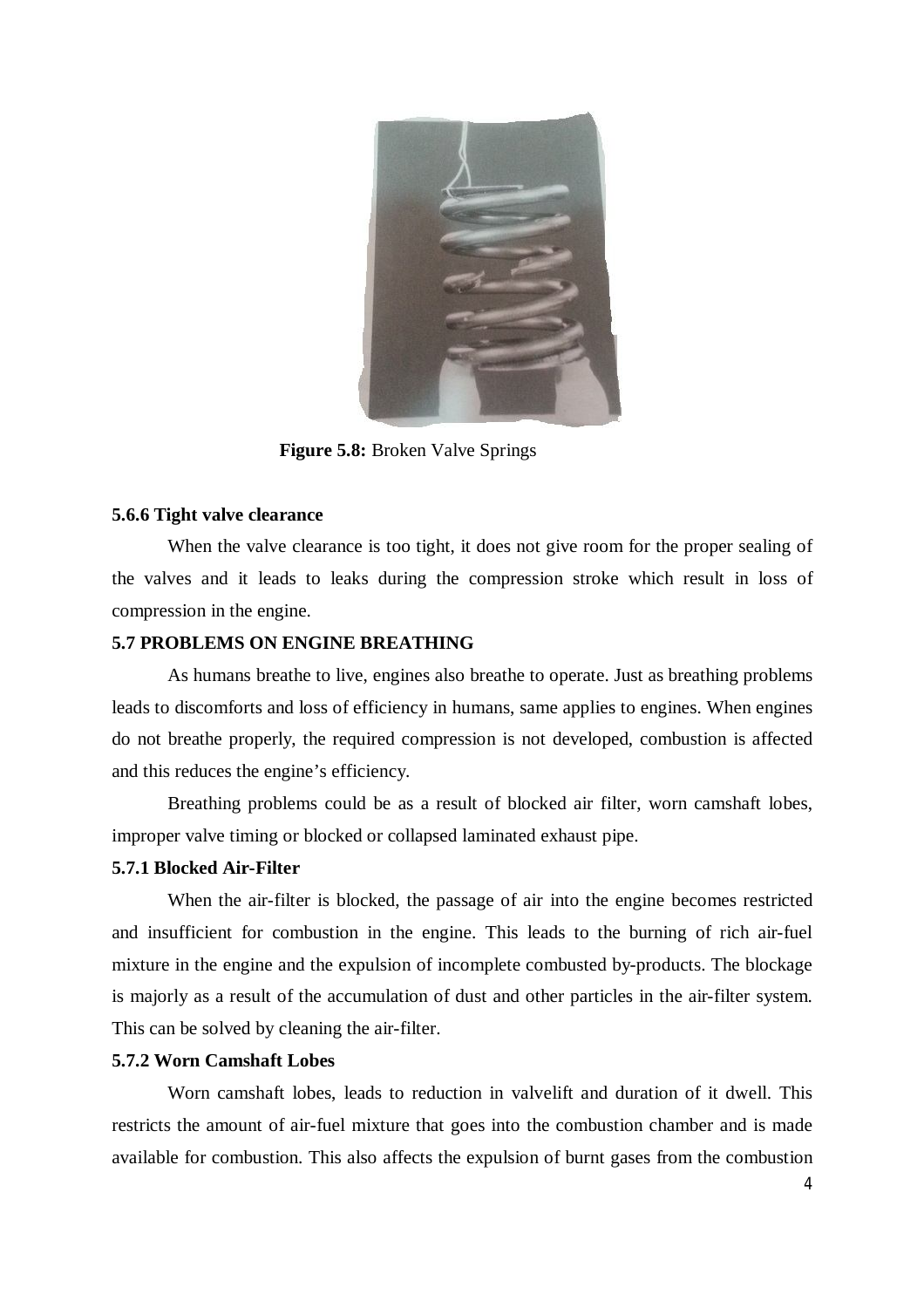chamber (increased residue gas in the combustion chamber leads to poor performance of the engine). This is solved by the replacement of the affected camshaft.



**Figure 5.9:** Worn Camshaft Lobes

# **5.7.3 Worn Timing Chain**

When the timing chain of an engine is worn, it skips and could cause the valves to stay open, shorter than the set duration or to remain shut when it is meant to be open, thereby adversely affecting the breathing of the engine and its overall performance. This is solved by the replacement of the affected timing chain.

# **5.7.4 Blocked or Collapsed Laminated Exhaust Pipe**

When the exhaust system is blocked as a result of plugged catalytic converter (after a prolonged running of the engine with ignition defect) or collapsed exhaust pipe, this leads to increase of residue gases in the engines combustion chamber which could lead to misfiring.



**Figure 5.10:** Collapsed exhaust pipe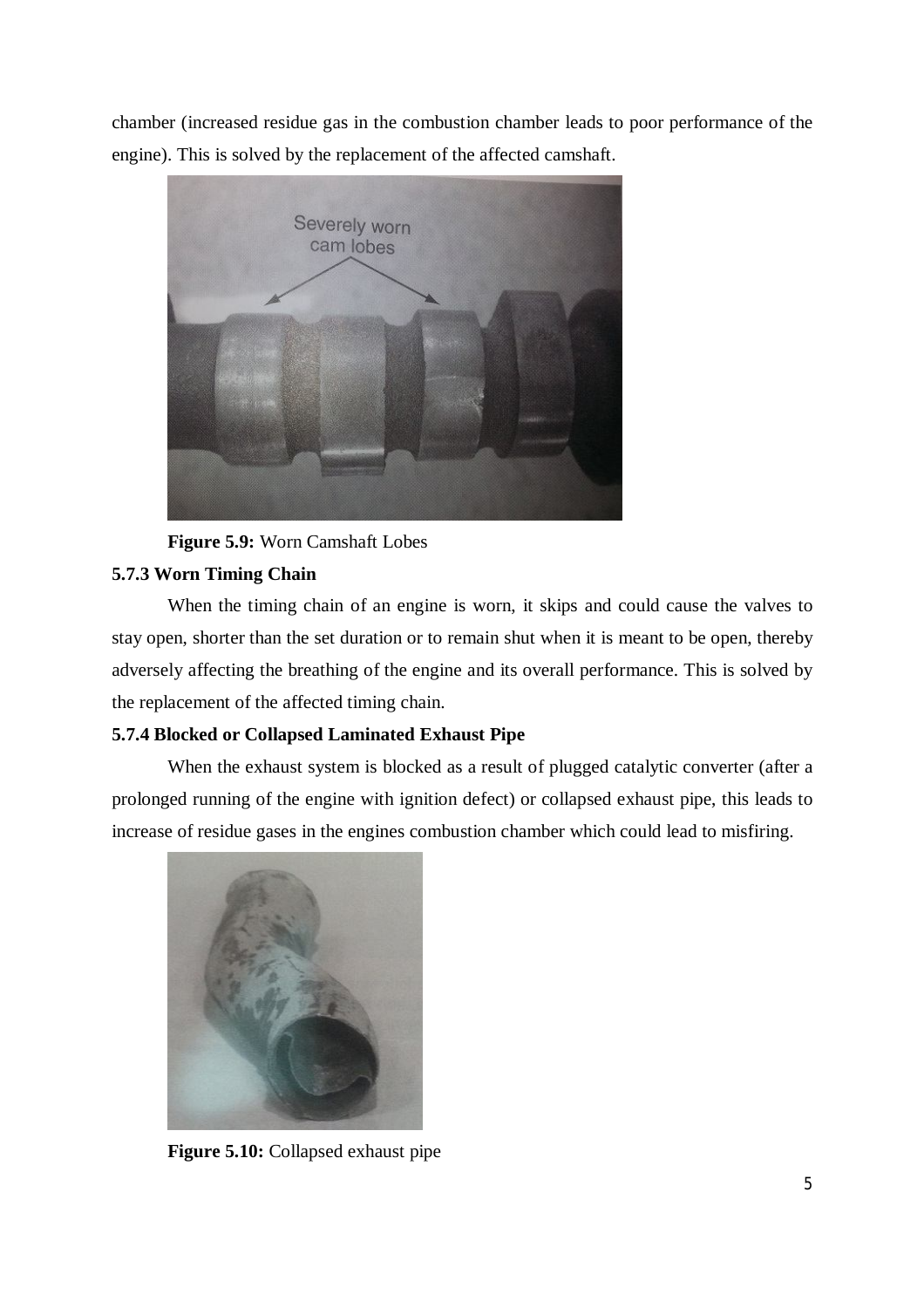Blockage in the exhaust line can lead to increased throttle pressure and shifting in automatic transmission.

This is solved by removing all restriction in the exhaust line and ensuring its causes are addressed.

# **5.8 TEST CONDITIONS FOR COMPRESSION LOSS IN ENGINES**

For the operation of an engine to be certified okay, the following conditions are to be met:-

- $\triangleright$  The designed compression must be achieved.
- $\triangleright$  The design air-fuel mixture ratio range must be achieved.
- $\triangleright$  The ignition timing must be as designed.

## **5.8.1 Compression Test in Engines**

The easiest and cheapest way of carrying out an engine compression test is by using a compression tester. This is a pressure gauge that is inserted into the plug hole of an engine. There are two styles that could be applied in measuring compression with the compression tester: (a) The tester could be held in place while cranking the engine or (a) it could be screwed to the spark plug thread in the top cylinder of the engine.



**Figure 5.11a:** Engine Compression Tester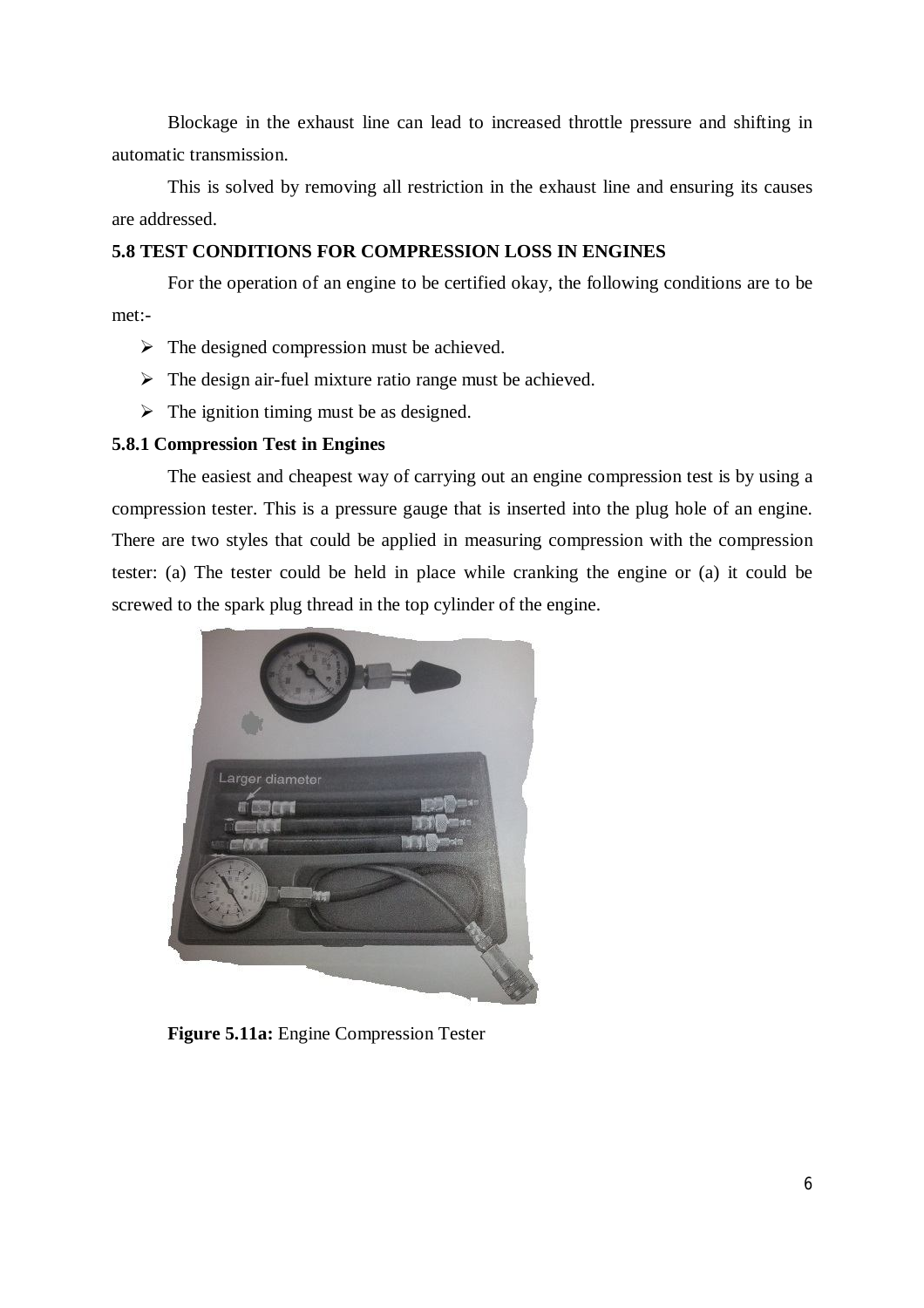

**Figure 5.11b:** A throttle depressor used to hold the throttle wide open during the compression test

# **5.8.2 Procedure for Compression Test in Engines**

- $\triangleright$  Remove the spark plug cords
- $\triangleright$  With compressed air, clean the surroundings of the spark plugs before removing the spark plugs.
- $\triangleright$  The throttle is to be held in the wide-open position.
- $\triangleright$  The compression test is done with the ignition switch "ON". The ignition system is disabled.
- $\triangleright$  The starter is connected in such a way as to power the kick starter.
- $\triangleright$  Insert the compression tester (pressure gauge) into the spark plug hole.
- $\triangleright$  Record the pressure readings obtained (the gauge moves four times for a four-stroke engine but what is taken note of is the compression stroke reading).

**Note:** if the engine is cranked without disabling the ignition system while the spark plug cords are disconnected, the ignition module or computer could be damaged.

## **5.8.3 Compression Test Result Interpretation**

If the compression results obtained from each of the engine's cylinders are equal and as designed and stated in the engine's manual, the engine is certified fit. Any variation in compression result in each of the cylinders above 20% implies that the cylinder needs repairs.

Note: When compression loss is experienced in a cylinder in a multi-cylinder engine, it cause is most likely to be as a result of a burnt exhaust valve. When compression loss is experienced in two cylinders in the engine that are side-by-side, it indicated that the cause is most likely to be from a blown gasket.